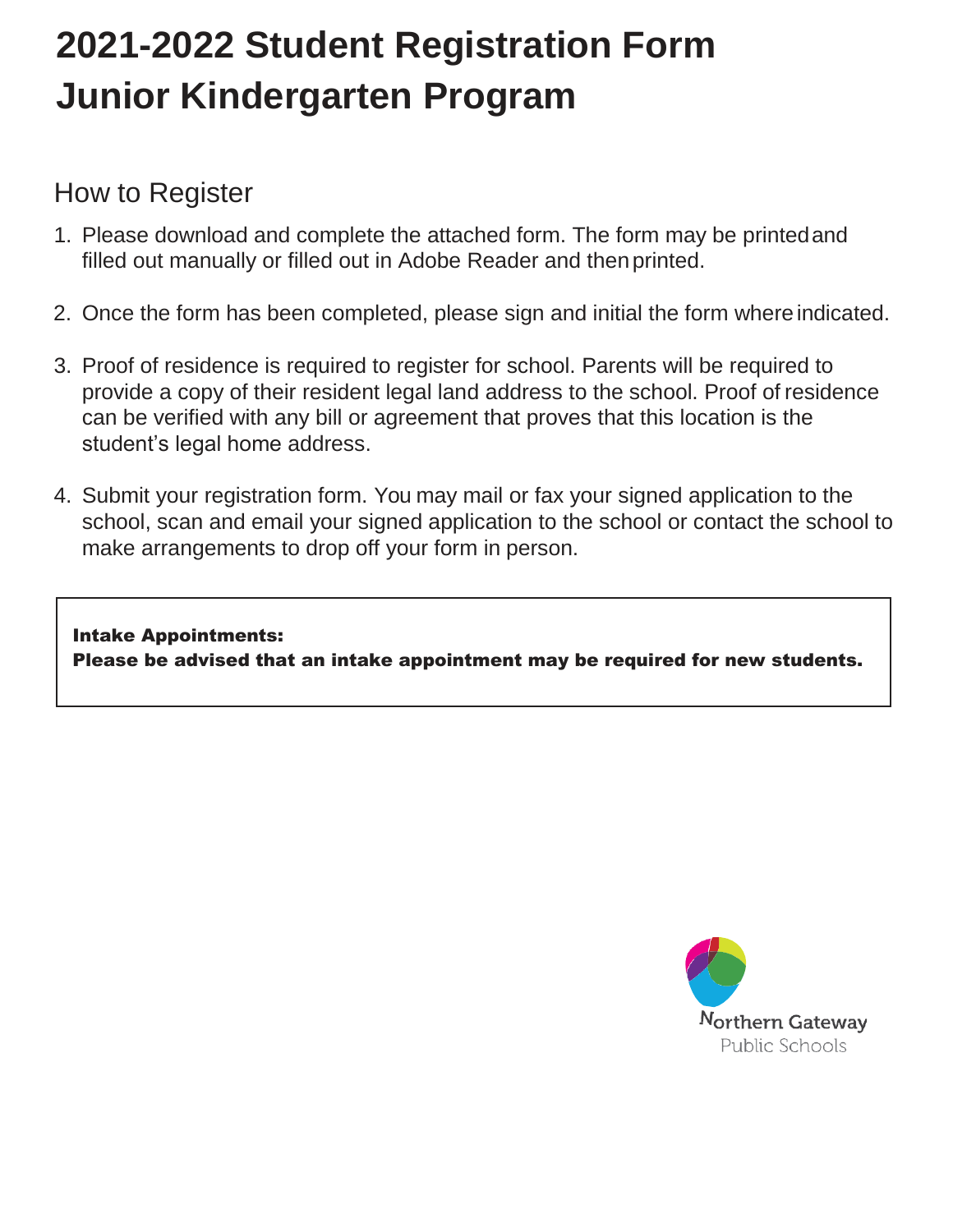

| <b>Preschool Program</b>                                                                                                                                                                                                                   | <b>FOR OFFICE USE ONLY</b>                                                                                                                                                                                                     |
|--------------------------------------------------------------------------------------------------------------------------------------------------------------------------------------------------------------------------------------------|--------------------------------------------------------------------------------------------------------------------------------------------------------------------------------------------------------------------------------|
| $\Box$ Birth Certificate                                                                                                                                                                                                                   | 4 Year: Monday Wednesday Friday 8:45 AM - 3:00 PM                                                                                                                                                                              |
| $\Box$ Proof of Age Provided                                                                                                                                                                                                               | 3 Year: Tuesday Thursday 8:45 AM - 3:00 PM                                                                                                                                                                                     |
| NOTE: Withdrawing from the program will require one month's written notice.<br>First month paid is non-refundable.                                                                                                                         | <b>Initials: Alternative Structure</b>                                                                                                                                                                                         |
| <b>STUDENT INFORMATION:</b>                                                                                                                                                                                                                |                                                                                                                                                                                                                                |
|                                                                                                                                                                                                                                            |                                                                                                                                                                                                                                |
| Birth date: <u>Year Month Day</u> Male <b>C</b> Female <b>C</b> Age as of September 2021:                                                                                                                                                  |                                                                                                                                                                                                                                |
|                                                                                                                                                                                                                                            |                                                                                                                                                                                                                                |
| <b>PARENTS OR GUARDIANS:</b>                                                                                                                                                                                                               |                                                                                                                                                                                                                                |
|                                                                                                                                                                                                                                            | First Name: Name and Secretary Annual Accounts and Accounts and Accounts and Accounts and Accounts and Accounts and Accounts and Accounts and Accounts and Accounts and Accounts and Accounts and Accounts and Accounts and Ac |
|                                                                                                                                                                                                                                            |                                                                                                                                                                                                                                |
|                                                                                                                                                                                                                                            |                                                                                                                                                                                                                                |
| Home Address:<br>House / Street Number or Legal Land Description                                                                                                                                                                           |                                                                                                                                                                                                                                |
| Mailing Address:<br>If different from home address                                                                                                                                                                                         |                                                                                                                                                                                                                                |
|                                                                                                                                                                                                                                            |                                                                                                                                                                                                                                |
|                                                                                                                                                                                                                                            |                                                                                                                                                                                                                                |
| Place of Work: <u>contract and a set of Work:</u> The Contract of Work:                                                                                                                                                                    |                                                                                                                                                                                                                                |
| Parent 2: Last Name: Manual Communication of the Communication of the Parent Communication of the Communication                                                                                                                            | First Name: Name: Name and Security and Security and Security and Security and Security and Security and Security and Security and Security and Security and Security and Security and Security and Security and Security and  |
|                                                                                                                                                                                                                                            |                                                                                                                                                                                                                                |
| <mark>Email: And the contract of the contract of the contract of the contract of the contract of the contract of the contract of the contract of the contract of the contract of the contract of the contract of the contract of th</mark> | ,我们也不会有什么。""我们的人,我们也不会有什么?""我们的人,我们也不会有什么?""我们的人,我们也不会有什么?""我们的人,我们也不会有什么?""我们的人                                                                                                                                               |
| House / Street Number or Legal Land Description                                                                                                                                                                                            |                                                                                                                                                                                                                                |
|                                                                                                                                                                                                                                            |                                                                                                                                                                                                                                |
| Mailing Address:<br>If different from home address                                                                                                                                                                                         |                                                                                                                                                                                                                                |
|                                                                                                                                                                                                                                            |                                                                                                                                                                                                                                |
|                                                                                                                                                                                                                                            |                                                                                                                                                                                                                                |
| -Revised -2/6/2018                                                                                                                                                                                                                         | Page 1 of 9                                                                                                                                                                                                                    |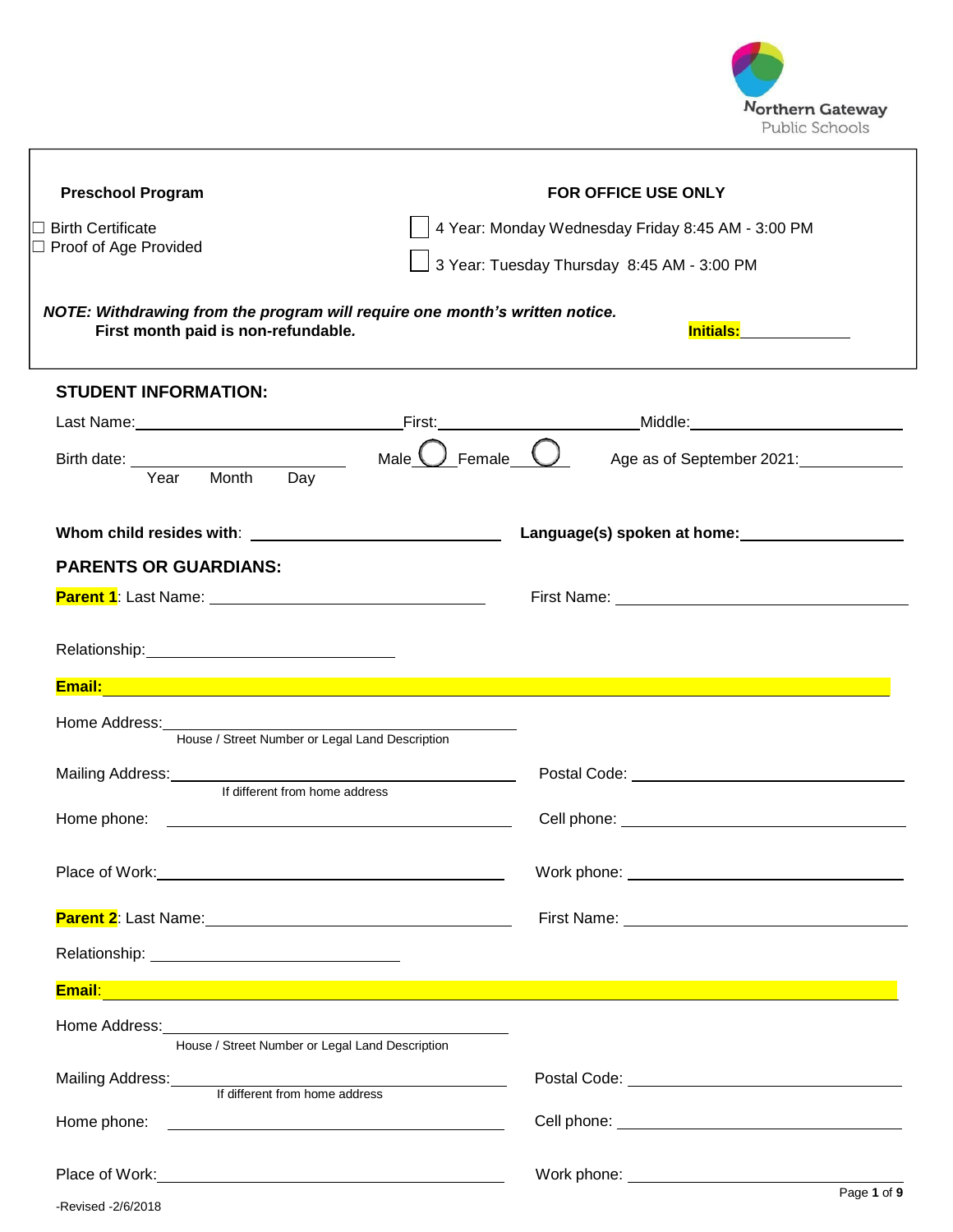### **2021-2022 Junior Kindergarten Program**



|    | <b>SIBLINGS:</b>                                                                                                                                                                                                               |        |         |
|----|--------------------------------------------------------------------------------------------------------------------------------------------------------------------------------------------------------------------------------|--------|---------|
|    | Does or did your child have an older sibling in the district? Yes $\bigcup$                                                                                                                                                    | No     |         |
|    |                                                                                                                                                                                                                                | Grade: | School  |
|    | Name: Campbell Communication of the Communication of Crack Communication of Crack Communication of Crack Communication of Crack Communication of Crack Communication of Crack Communication of Crack Communication of Crack Co |        | School_ |
|    | Name: Crade:                                                                                                                                                                                                                   |        | School  |
|    | <b>EMERGENCY CONTACTS (other than parents):</b>                                                                                                                                                                                |        |         |
|    |                                                                                                                                                                                                                                |        |         |
|    |                                                                                                                                                                                                                                |        |         |
|    | Home Address or Legal Land Description: Manual Address or Legal Land Description:                                                                                                                                              |        |         |
|    |                                                                                                                                                                                                                                |        |         |
| 2. | Name: Name: Name: Name: Name: Name: Name: Name: Name: Name: Name: Name: Name: Name: Name: Name: Name: Name: Name: Name: Name: Name: Name: Name: Name: Name: Name: Name: Name: Name: Name: Name: Name: Name: Name: Name: Name:  |        |         |
|    |                                                                                                                                                                                                                                |        |         |
|    | Home Address or Legal Land Description: Manual Community of Address or Legal Land Description:                                                                                                                                 |        |         |
|    |                                                                                                                                                                                                                                |        |         |
|    | <b>MEDICAL INFORMATION:</b>                                                                                                                                                                                                    |        |         |
|    |                                                                                                                                                                                                                                |        |         |
|    |                                                                                                                                                                                                                                |        |         |
|    | $0.00117$ can cuchacusy uchia !! The $17$<br>a samar                                                                                                                                                                           |        |         |

#### **CONSENT FOR EMERGENCY MEDICAL TREATMENT:**

In an emergency, my child may need medical or surgical treatment. If an emergency occurs, every reasonable effort will be made to contact the parent. If you cannot be reached, I give permission for emergency medical treatment of my child. Any expenses incurred for emergency medical treatment under this section will be my responsibility.

(Signature of Child's Parent or Guardian) The Month Theory of Child's Parent or Guardian) The Month Day

(Printed Name of Child's Parent or Guardian)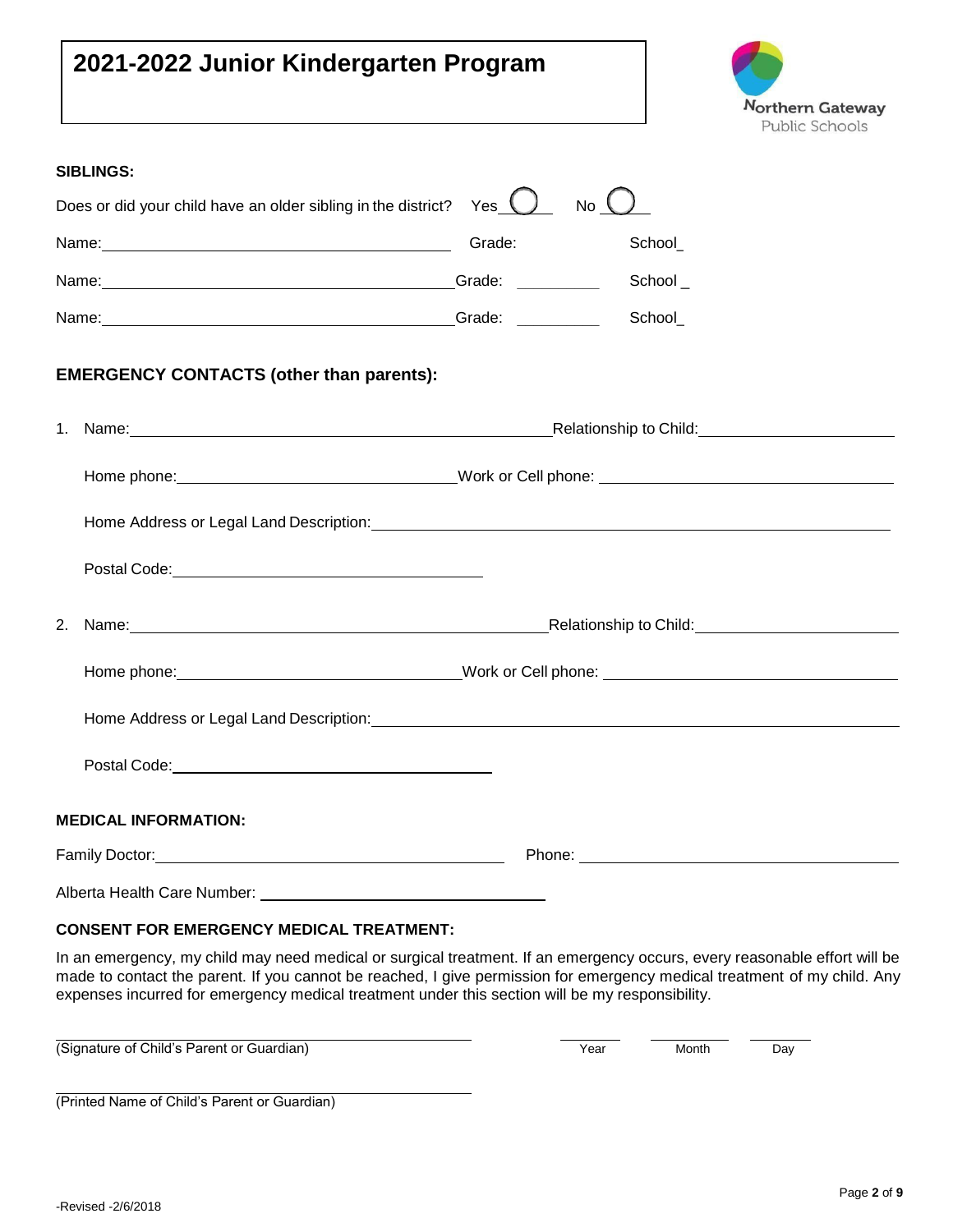

#### **PRESCHOOL HEALTH RECORD:**

The Alberta Daycare Regulations require Junior Kindergarten operators to maintain a health record for each child in attendance at their Junior Kindergarten. Some of this information is repeated from Page 2. This is because the health record is filed separately from the Teacher's Information sheet.

#### **CHILD'S INFORMATION:**

|                                                                                                                                                                                                                                                                                                                                                                               | <b>Birth Date:</b><br>Year | Month      | Day |
|-------------------------------------------------------------------------------------------------------------------------------------------------------------------------------------------------------------------------------------------------------------------------------------------------------------------------------------------------------------------------------|----------------------------|------------|-----|
| <b>PARENTS OR GUARDIANS:</b>                                                                                                                                                                                                                                                                                                                                                  |                            |            |     |
| <b>Last Name:</b>                                                                                                                                                                                                                                                                                                                                                             |                            |            |     |
| Relationship:<br><u> 1989 - Johann Barn, fransk politik fotograf (d. 1989)</u>                                                                                                                                                                                                                                                                                                |                            |            |     |
|                                                                                                                                                                                                                                                                                                                                                                               |                            |            |     |
| <b>Last Name:</b><br><u> 1980 - Johann Barbara, martin amerikan basar da</u>                                                                                                                                                                                                                                                                                                  |                            |            |     |
| Relationship:                                                                                                                                                                                                                                                                                                                                                                 |                            |            |     |
|                                                                                                                                                                                                                                                                                                                                                                               |                            |            |     |
| NUMBER OF SIBLINGS: _____ ____ ___<br>older younger                                                                                                                                                                                                                                                                                                                           |                            |            |     |
|                                                                                                                                                                                                                                                                                                                                                                               |                            |            |     |
|                                                                                                                                                                                                                                                                                                                                                                               |                            |            |     |
| My child's immunizations are up to date per mychild's age: $\frac{1}{\sqrt{1-\frac{1}{\sqrt{1-\frac{1}{\sqrt{1-\frac{1}{\sqrt{1-\frac{1}{\sqrt{1-\frac{1}{\sqrt{1-\frac{1}{\sqrt{1-\frac{1}{\sqrt{1-\frac{1}{\sqrt{1-\frac{1}{\sqrt{1-\frac{1}{\sqrt{1-\frac{1}{\sqrt{1-\frac{1}{\sqrt{1-\frac{1}{\sqrt{1-\frac{1}{\sqrt{1-\frac{1}{\sqrt{1-\frac{1}{\sqrt{1-\frac{1}{\sqrt{$ |                            | No $\sqrt$ |     |
| If No, are you planning to have your child immunized or immunization updated? Yes $\bigcup$                                                                                                                                                                                                                                                                                   |                            | ) No       |     |
| If No, please complete the Immunization Waiver Form.                                                                                                                                                                                                                                                                                                                          |                            |            |     |

Does your child have a medical condition, allergies, emotional or developmental challenges requiring or receiving treatment or supervision? If yes, please explain below. If your child is involved in the PUF or similar program, please include a separate sheet with details on areas of concern and program requirements.

Does your child have food sensitivities, food allergies or a special diet? Please explain and meet with the teacher to discuss.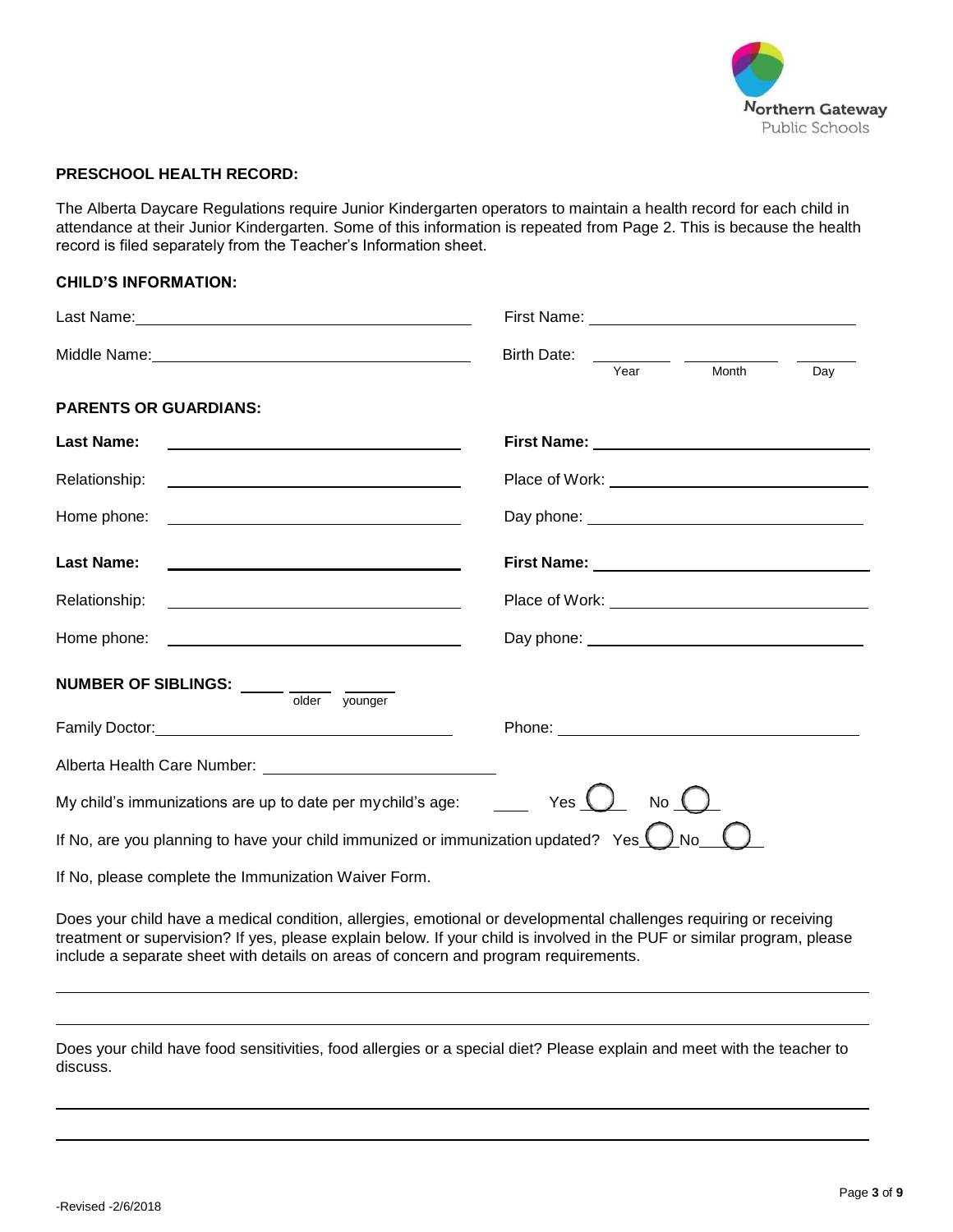

Is your child on any ongoing medications? If your child needs medications during school hours please go the office and make sure the appropriate forms are filled out. If yes, please explain:

#### **COMMUNICABLE DISEASE POLICY:**

The following criteria should be used to decide when a child is too ill to attend Junior Kindergarten. Your child should not attend if he/she has any of the following symptoms:

- Diarrhea
- Vomiting
- **Cold**
- Fever
- Rash
- Pink Eye (Conjunctivitis)
- Ear Infection, Sore Throat, Cough

If a child develops any of the above symptoms while at Junior Kindergarten, you or your emergency contact person will be notified to take the child home.

In the case of a communicable disease (measles, mumps, rubella etc.), or parasitic infestation, those infected may not attend Junior Kindergarten until a clearance from the Doctor or Health Unit is obtained. A child must be on antibiotics for at least 24 hours, and feeling well, to be able to attend Junior Kindergarten.

Kindergarten Communicable Disease Policy.

(Signature of Child's Parent or Guardian) The Contract of Child's Parent or Guardian)

(Printed Name of Child's Parent or Guardian)

#### **TOILETING:**

Children must be fully toilet trained to participate in the Junior Kindergarten Program

**● This does not apply to students registered for PUF (Program Unit Funding)**

I, have read and understand O.A.P.' S Junior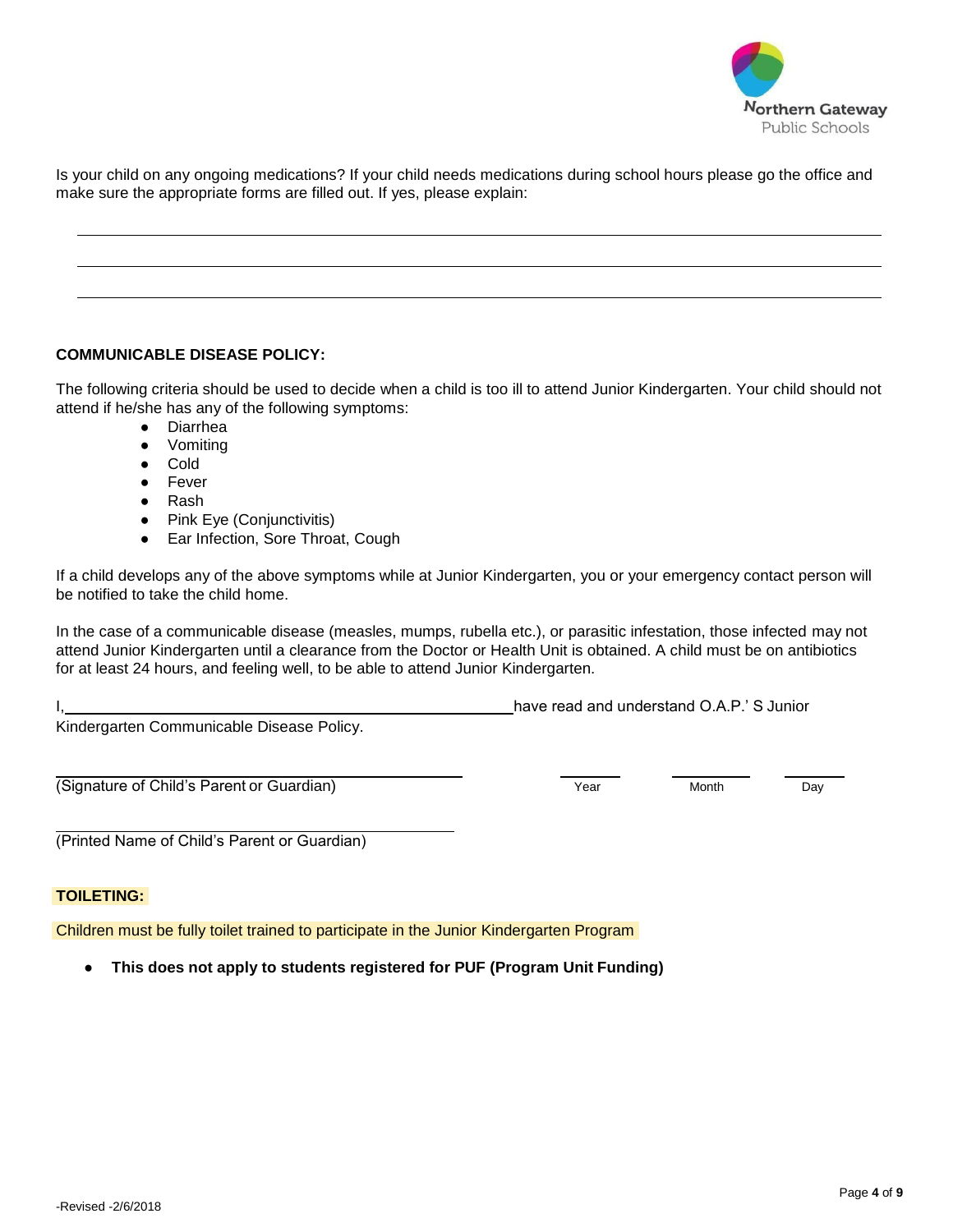

#### **FOIP AND MEDIA CONSENT 2021 -2022**

#### PLEASE READ THIS INFORMATION BEFORE COMPLETING THE REGISTRATION FORM

#### PARENT /GUARDIAN CONSENT I<mark>S NOT</mark> REQUIRED FOR COLLECTION AND USE OF PERSONAL INFORMATION FOR EDUCATIONAL PROGRAMMING PURPOSES

Northern Gateway Public Schools is collecting personal information about your son or daughter with the registration form. This personal information supports an educational program for your child and ensures a safe school environment for all students and staff.

Some of the ways the school or the division may use personal information are listed below. The Information and Privacy Commissioner's Office states that the division does NOT require written consent from you for situations including but not limited to:

- sharing information with Alberta Education
- using a student's name, related contact information, and telephone numbers to check on a student who is absent
- using a student's name and/or photos/videos in the school calendar, newsletter, yearbook, or other internal publication
- taking and using individual, class, team, club, or school photos/videos within the school community (e.g. school bulletin boards, newsletter, etc.) for internal school purposes (not for external purposes such as websites or brochures)
- using a student's name on artwork or material to be displayed at the school or other divisionsites
- using a student's name on lists such as honour roll, scholarship, or other awards within the school or division
- using a student's name and academic information when the school wishes to apply for provincial and federal awards/scholarships on behalf of the student
- providing student information, including photos, for the issuance of transit/bus transportation passes and for other identification purposes (student phone numbers will be provided to bus drivers for transportation purposes)

#### **PARENT/GUARDIAN CONSENT IS NOT REQUIRED FOR PUBLIC EVENTS**

Classrooms are not public places, and the school controls who has access to school property and students on school property. When schools invite spectators, family, friends, media, and the general public into the school, the event becomes a public event (e.g. school concert, cultural program, assembly, sporting competition, graduation, etc.). Anyone may take photographs/videos at public events and the school has no control over how these images may be used. The media are expected to proceed responsibly and cooperate with schools that have invited them to participate in school events. Pictures taken by school staff, at public events, may be used for school purposes (however, these photographs may be used for promotion of the school as part of the signed parental consent on the student registration form).

#### PARENTAL /GUARDIAN CONSENT IS REQUIRED FOR POSTING PERSONAL INFORMATION TO EXTERNAL WEBSITES ACCESS BY MEDIA AND INCLUSION IN PROMOTIONAL MATERIALS

Your informed consent is required to use or collect personal information for any purpose other than educational programming and the safety of students and staff. Consent for the use of this personal information (e.g. name, photo, images, artwork, etc.) that is accessible to the general public is signed off on the student registration form. This consent is requested on a yearly basis.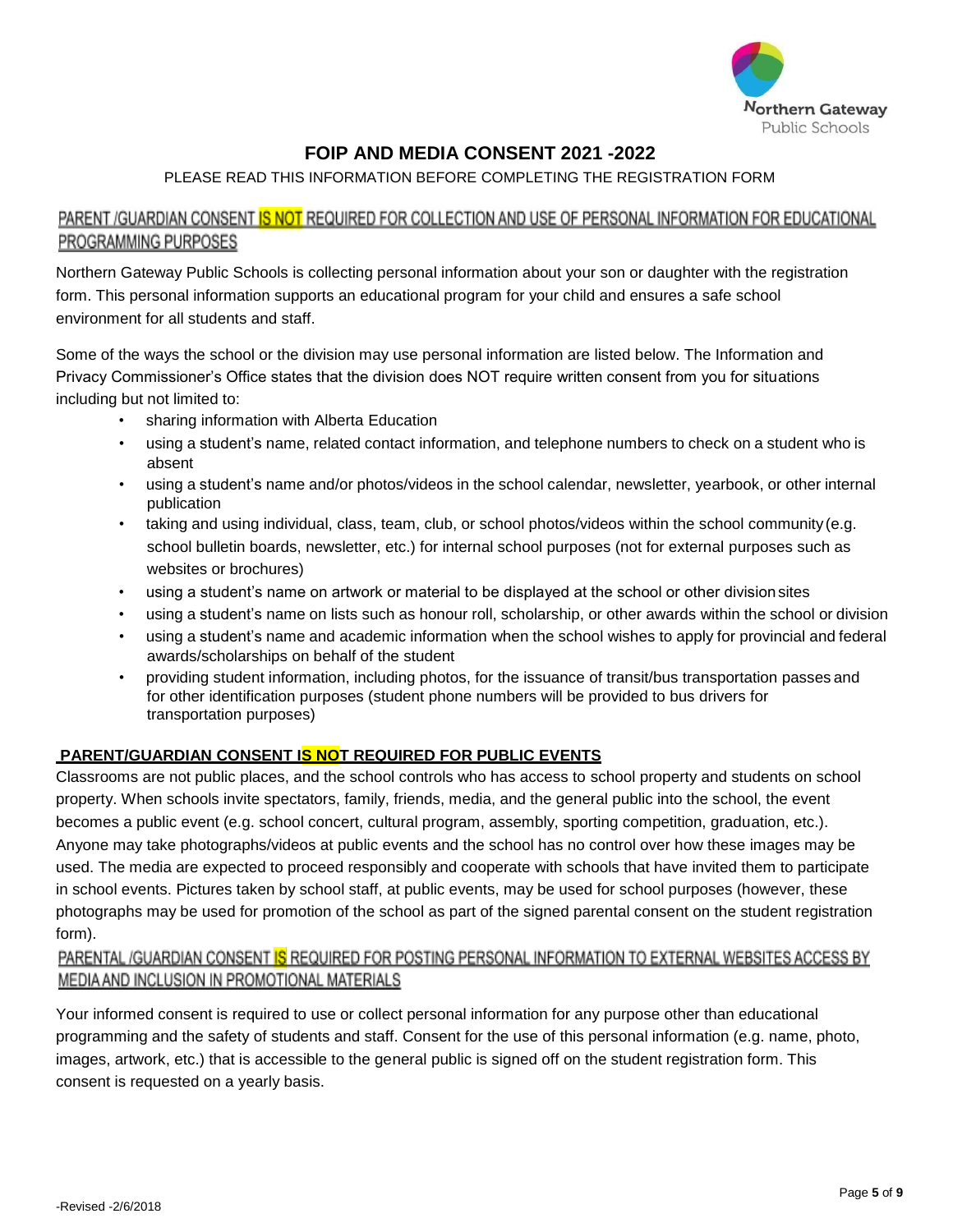

#### *(PLEASE NOTE: consent can be revoked at any time by written notification provided to your child'*

Written consent is required to:

- use a student's name, photo, or video in external publications (e.g. website, social media, promotional brochure, etc.)
- use class, team, club, or school photos/videos that are taken within the school community on theschool website or for promotional purposes (e.g. brochure, division newsletter, etc.)
- use a student's name on artwork/material to be displayed in the community
- allow a student to participate in media interviews

During the year, schools may request that parents sign specific consent forms not covered by the student registration form. If asked to sign a consent form, the form will indicate the following:

- the purpose of collection or use
- the consent is voluntary
- the consent may be revoked at any time
- the person to contact if you wish to revoke consent
- the period of time during which the consent remains valid

This record of consent must be retained for the period of time for which the consent is valid.

Schools may be contacted by the Communications Officer of Northern Gateway Public Schools or external media agencies (newspaper, radio, television) for access to students for quotes, photos, or interviews. These audio, visual, and/or video images may be published or aired in a variety of locations, including television, radio, newspapers, websites, social media, or division publications.

#### **DIGITAL CITIZENSHIP AND TECHNOLOGY USE:**

As a condition of using Northern Gateway Public Schools network resources, I understand that access to division information resources, including access to internet and cloud-based resources, is a privilege and agree to abide by Administrative Procedure 140 – Digital Citizenship and the regulations identified in the Northern Gateway Digital Citizenship - Technology Use Agreement.

Please initial to indicate that you have read and understood the policies and regulations identifiedabove.

Initials

#### **USING AND DISCLOSING PERSONAL INFORMATION:**

Northern Gateway Public Schools recognizes that all procedures for the collection and storing of information by Division staff in the course of affairs and procedures regulating the release of information to other parties must follow provisions of the Freedom of Information and Protection of Privacy

Act (FOIP). Access to information is guided by Administrative Procedure 180 - Freedom of Information and Protection of Privacy. Further details can be found in the FOIP and Media Consent document.

Please initial to indicate that you have read and understood the policies and regulations identifiedabove.

Initials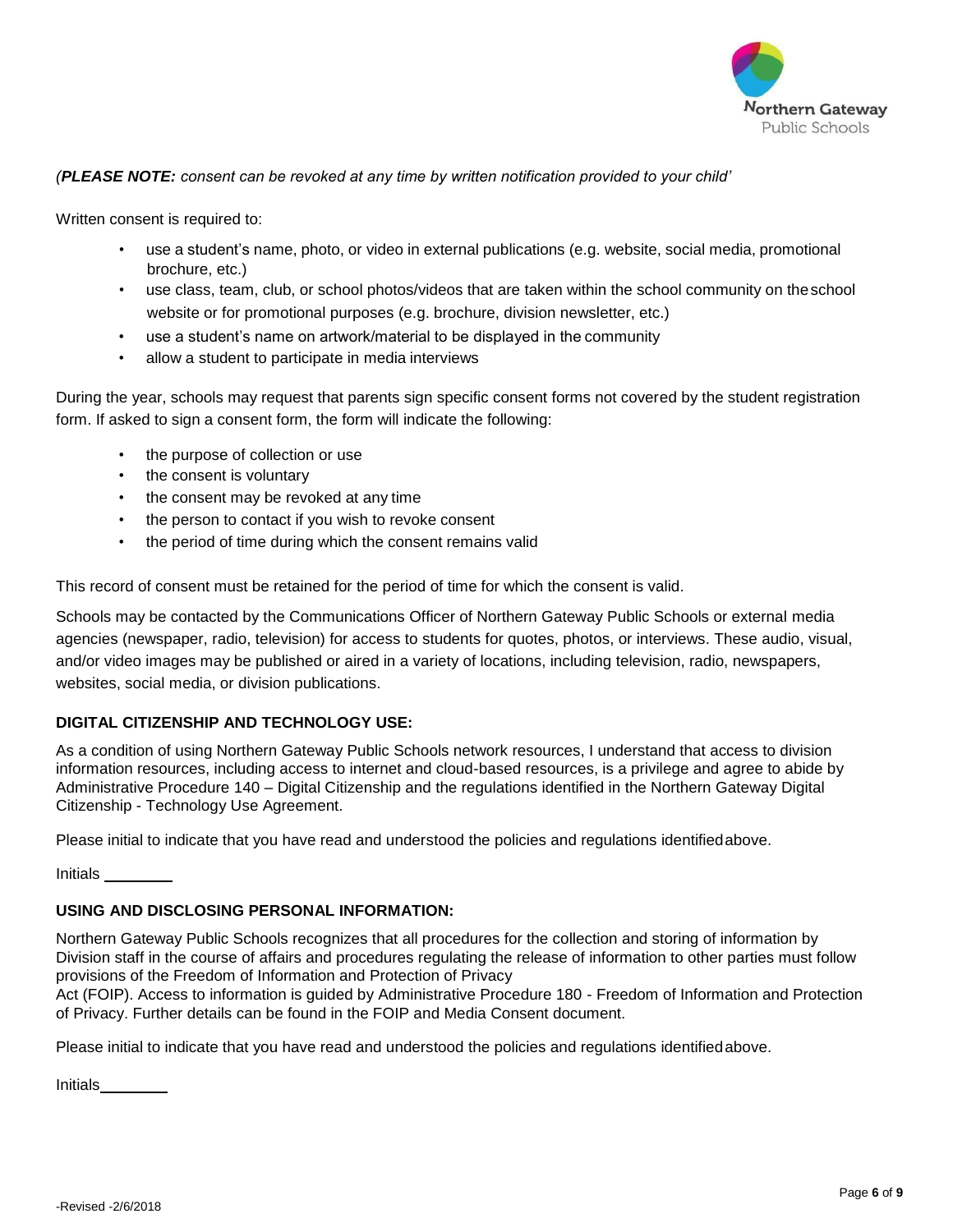

#### **CONSENT TO POST PERSONAL INFORMATION:**

Northern Gateway Public Schools requests consent to post personal information to external websites, social media, media publications, and promotional materials. Information regarding consent to post personal information can be found in the FOIP and Media Consent document. Please check all of the following that you agree to and initial below. Consent can be revoked at any time by written notification provided to your child's school.



Please initial to indicate that you have read and understood the policies and regulations identifiedabove.

Initials

#### **MEDIA PARTICIPANT CONSENT**

Information regarding media participation can be found in the FOIP and Media Consent document. Please initial each of the following that you agree to. Consent can be revoked at any time by written notification provided to your child's school.

I hereby give Northern Gateway Public Schools permission to photograph, video tape, audio tape, and/or interview my child while he/she is under the supervision of Northern Gateway Public Schools

Initials

I hereby give Northern Gateway Public Schools permission to use, publish, display, and copyright any work, written material, or creative work created or authored by my child through school activities. I understand that artwork, written material, or creative work may be used by Northern Gateway Public Schools in division or school displays, publications, websites, social media, and other electronic media, and advertising or promotional materials. I understand that Northern Gateway Public Schools may make minor edits as deemed appropriate.

Initials

I hereby give Northern Gateway Public Schools permission to permit outside organizations to photograph, video tape, audio tape, and/or interview my child while he/she is under the supervision of Northern Gateway Public Schools. I understand that this means that a photograph(s), video(s), audio tape(s), interview(s), or likeness of my child may be collected, used, reproduced, and broadcast by the outside organization.

Initials

Please initial to indicate that you have read and understood the policies and regulations identifiedabove.

Initials

**Reset Form Save Print**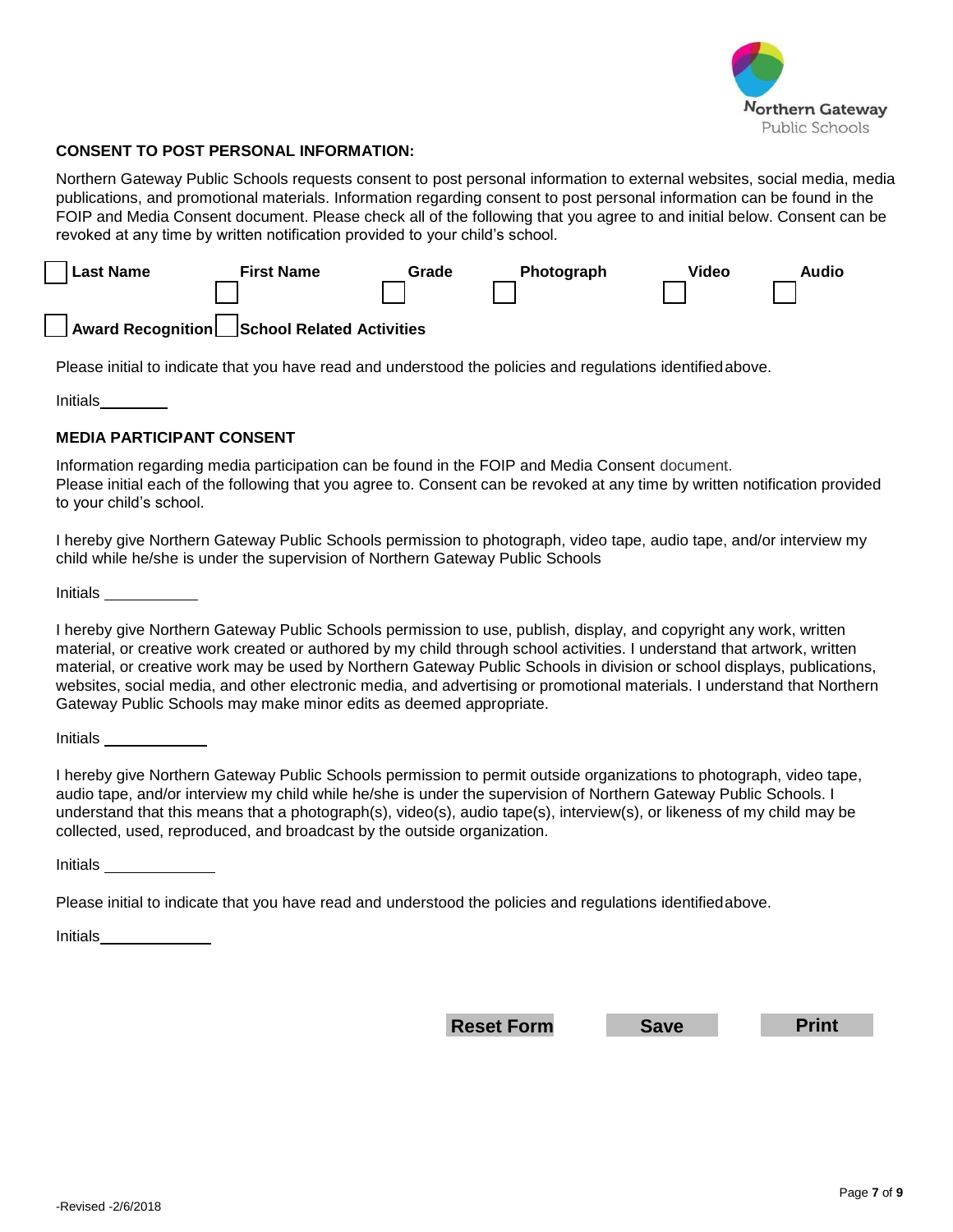

If you as a parent or guardian have any further questions about our program that are not answered within the registration package, please consult our program plan in the Junior Kindergarten room or ask any staff or executive member.

## **JR. KINDERGARTEN PICKUP**

Your child will be released only to the persons you list below. Other than yourself, who is permitted to pick up your child from school? If someone other than those listed below is going to pick up your child, please call the school ahead of time to let the teacher know.

### **Daily, routine health screening for all staff and students**

Before coming to school each day, all students must use Alberta Health's Daily Checklist to decide whether they can attend school or must stay home.

Families are not required to manually fill out the form or to submit the form to their school. The questionnaire is a tool to assess wellness before coming to school. Students who have any symptoms noted on the questionnaire cannot attend school.

#### **Strict Illness Protocols - showing signs of illness while at school**

Parents and guardians can attend their child's school if they are required – to pick up a sick child, to sign Instructional Support Plans, to discuss a matter pertaining to your child and so on - provided established protocols are met: not ill, wearing a mask, completing the COVID-19 Information Screening Questionnaire, completing and signing the Visitor Log upon entry, and awaiting for the attending staff member to take you to the designated physically-spaced meeting area.

NGPS also recognizes that parents/guardians sometimes wish to meet with school staff regarding their child. In such circumstances, we ask that parents make an appointment with the staff member so that all established protocols can be arranged in advance for the parent/guardian meeting.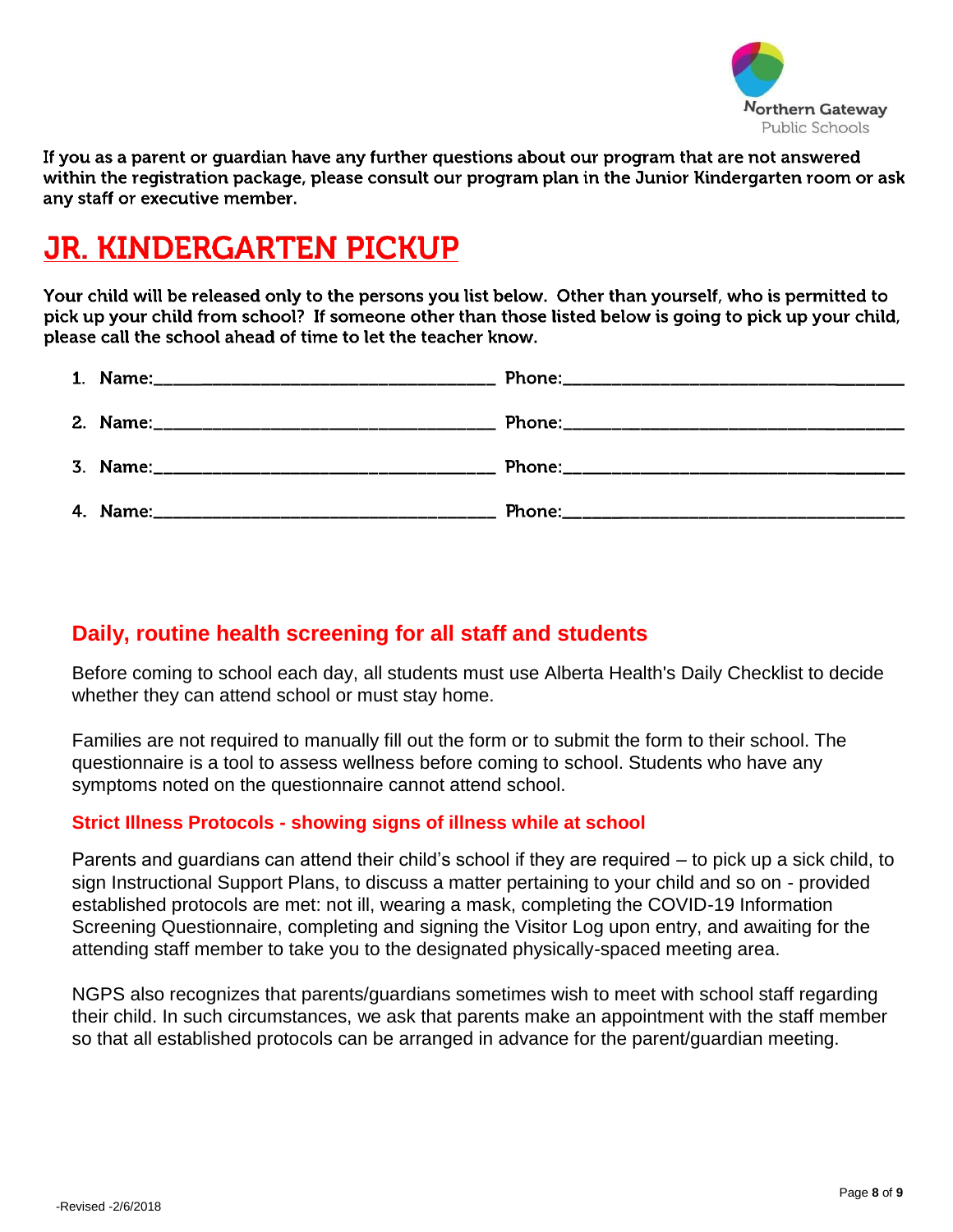#### **COVID-19 INFORMATION**

## **COVID-19 ALBERTA HEALTH DAILYCHECKLIST (FOR CHILDREN UNDER 18)**

#### **Overview**

This checklist applies for all children, as well as all students who attend kindergarten through Grade 12, including high school students over 18. Children should be screened every day by completing this checklist before going to school, child care or other activities. Children may need a parent or guardian to assist them to complete this screening tool.

#### **Screening Questions**

**1. Has the child:**

| (Choose any/all possible exposures)                                                                     |            |           |
|---------------------------------------------------------------------------------------------------------|------------|-----------|
| Traveled outside Canada in the last 14 days?                                                            | <b>YES</b> | <b>NO</b> |
| When entering or returning to Alberta from outside Canada, individuals are legally                      |            |           |
| required to quarantine for 14 days (see note below)                                                     |            |           |
| Had close contact with a case <sup>1</sup> of COVID-19 in the last 14 days?                             | <b>YES</b> | <b>NO</b> |
| Face-to-face contact within 2 metres for 15 minutes or longer, or direct physical                       |            |           |
| contact such as hugging                                                                                 |            |           |
| If the child answered "YES" to any of the above:                                                        |            |           |
| The child is required to quarantine for 14 days from the last day of exposure.<br>$\bullet$             |            |           |
| Note: If the child is participating in the Alberta COVID-19 International Border Pilot Project,         |            |           |
| they must comply with the program restrictions at all times.                                            |            |           |
| If the child develops any symptoms, use the AHS Online Assessment Tool or call Health Link<br>$\bullet$ |            |           |
| 811 to determine if testing is recommended.                                                             |            |           |
| If the child/youth answered "NO" to both of the above:                                                  |            |           |

• Proceed to question 2.

#### **2. Does the child have any new onset (or worsening) of the following core symptoms:**

| <b>Fever</b>                                                                                          | <b>YES</b>                                                | <b>NO</b> |  |
|-------------------------------------------------------------------------------------------------------|-----------------------------------------------------------|-----------|--|
| Temperature of 38 degrees Celsius or higher                                                           |                                                           |           |  |
| Cough                                                                                                 | <b>YES</b>                                                | <b>NO</b> |  |
| Continuous, more than usual, not related to other known causes or conditions such as                  |                                                           |           |  |
| asthma                                                                                                |                                                           |           |  |
| <b>Shortness of breath</b>                                                                            | <b>YES</b>                                                | <b>NO</b> |  |
| Continuous, out of breath, unable to breathe deeply, not related to other known causes                |                                                           |           |  |
| or conditions such as asthma                                                                          |                                                           |           |  |
| Loss of sense of smell or taste                                                                       | <b>YES</b>                                                | <b>NO</b> |  |
| Not related to other known causes or conditions like allergies or neurological disorders              |                                                           |           |  |
|                                                                                                       | If the child answered "YES" to any symptom in question 2: |           |  |
|                                                                                                       |                                                           |           |  |
| The child is to isolate for 10 days from onset of symptoms.                                           |                                                           |           |  |
| Use the AHS Online Assessment Tool or call Health Link 811 to arrange for testing and to<br>$\bullet$ |                                                           |           |  |
| receive additional information on isolation.                                                          |                                                           |           |  |
| If the child answered "NO" to all of the symptoms in question 2:                                      |                                                           |           |  |

<sup>1</sup>A lab-confirmed case OR a probable case as defined in the **Alberta COVID-19 Notifiable Disease Guideline**.

Albertan